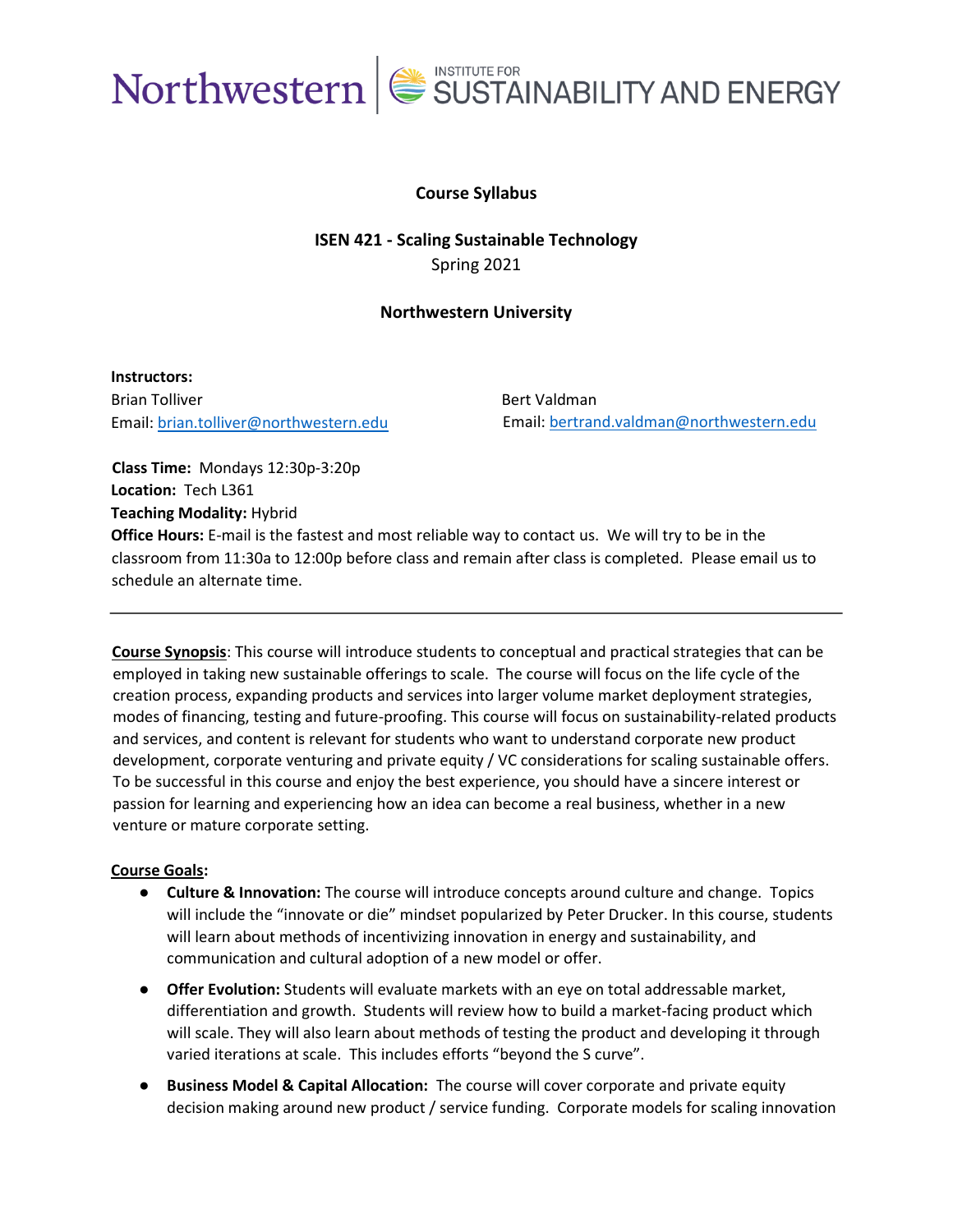will be reviewed and growth sector funds in private equity will be introduced. This topic requires consideration of the entire company or PE portfolio with regard to the new offer(s).

● **Scale Deployment Strategies:** Deploying new offers at scale presents considerable challenges – whether in an independent company (perhaps PE backed) or inside a larger organization. The importance of marketing, messaging and communication both inside and outside the organization is critical. For scale "production", new offers must adopt process and structure that likely was not a part of early product development.

#### **Grading/Assessment**:

Grading will be based on the following rubric:

| Component                     | Weight                                            | <b>Details</b>                                                                                                                                                                                                                                                                                                                                                                                                                                                                                                             | <b>Due</b>                                                                                     |
|-------------------------------|---------------------------------------------------|----------------------------------------------------------------------------------------------------------------------------------------------------------------------------------------------------------------------------------------------------------------------------------------------------------------------------------------------------------------------------------------------------------------------------------------------------------------------------------------------------------------------------|------------------------------------------------------------------------------------------------|
| Effort and<br>Attendance      | 15%                                               | Effort will be graded through attendance and class<br>participation. This includes preparation and active<br>participation in Q&A of Final Case presentations.<br>In general, students fall into four participation categories<br>that essentially correlate with grades of A, A-, B+/B, B-.<br>They are outstanding contribution, excellent<br>contribution, average contribution, and no contribution.                                                                                                                   | Ongoing                                                                                        |
| Class write-<br>ups (5% each) | 25%                                               | Each student will submit a 2 to 3-page summary of key<br>take-aways from day's class (readings, speaker<br>presentation and discussion, class discussion). At their<br>discretion students will select 5 classes for write-ups.                                                                                                                                                                                                                                                                                            | On-going<br>Due at the<br>start of the<br>next class                                           |
| Case Study<br>Assignments     | 25%<br>(15% first<br>case, 10%<br>second<br>case) | Written, individual submissions. Students will be given<br>case studies which they will have to analyze using the<br>methods learned in class. They will have to answer<br>questions about the case in a 3-4 page paper, posted to<br>Canvas by the date and time posted.<br>Assignments that do not follow these rules will be<br>returned and considered late when resubmitted<br>correctly if it is past the time it is due. Papers turned in<br>after the due date will lose 20% of the total points for<br>that case. | Weeks<br>#3 & #5<br>Cases are<br>due at the<br>start of<br>class in the<br>respective<br>weeks |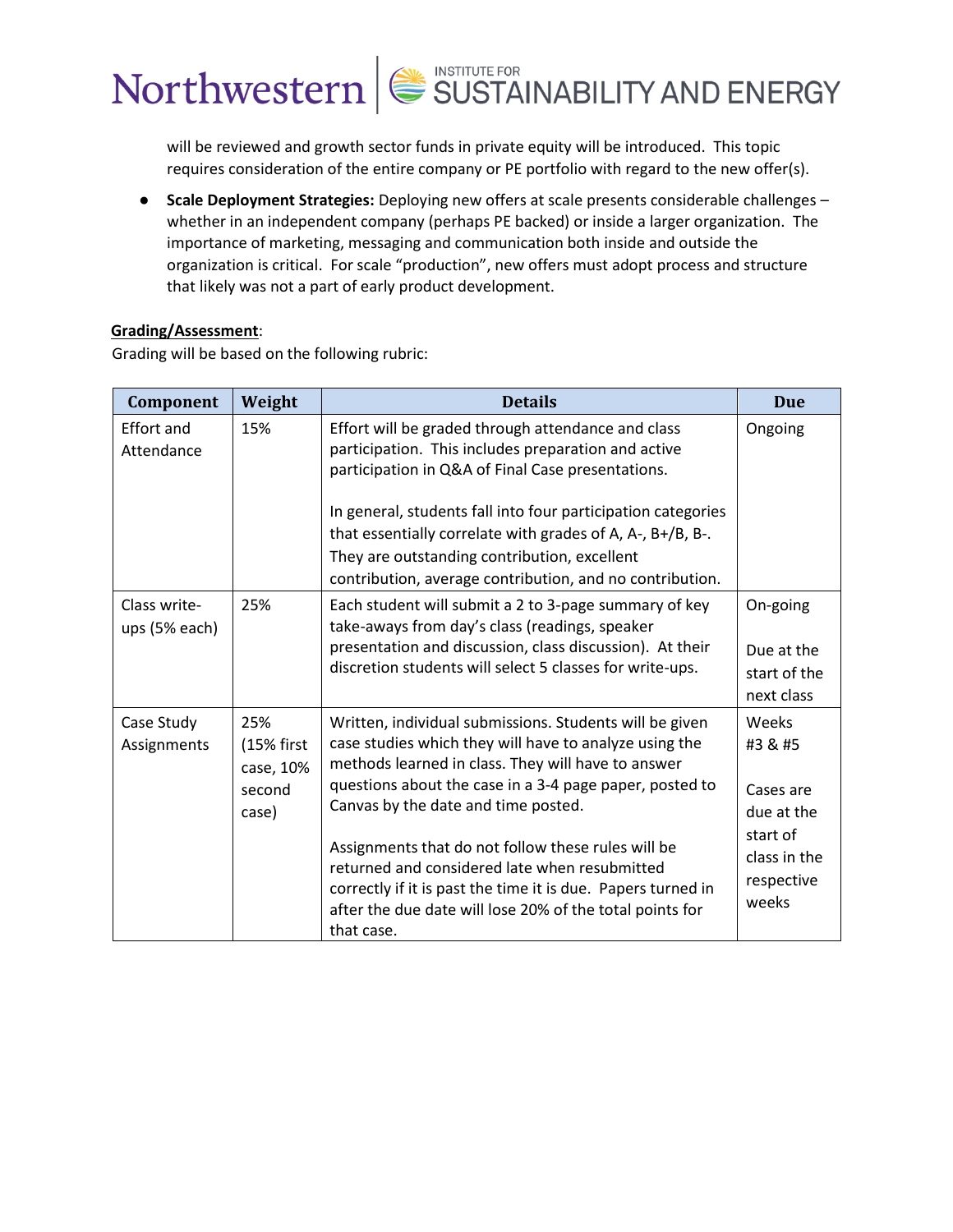

| <b>Final Case</b><br>(Group<br>Project) | 35% | The final case will be the application of concepts and<br>strategies covered in class. Groups will be assigned a<br>company/product/service in a sustainability-relevant<br>industry, and students will be asked to apply the<br>concepts to a real-world innovation (a potential list of<br>topics will be offered but students can also propose an<br>alternative innovation). | Week #9<br>Due EOD<br>Wednesday,<br>May 19 |
|-----------------------------------------|-----|----------------------------------------------------------------------------------------------------------------------------------------------------------------------------------------------------------------------------------------------------------------------------------------------------------------------------------------------------------------------------------|--------------------------------------------|
|                                         |     | Each group will submit one, 5 to 8-page memo (Week #9)<br>and will give a 15-minute summary presentation of their<br>findings in class.                                                                                                                                                                                                                                          |                                            |

#### **Grading Scale**

All questions and problems regarding grades must be presented in writing within one week after the test, homework, or project has been returned. The grading scale is fixed, please do not wait until the end of the quarter if you are concerned about the direction of your grade. Grades will be assigned based on all the work you have completed during the semester using the following scale:

| A         | 93.333 to 100    | C                    | 73.333 to 76.666 |
|-----------|------------------|----------------------|------------------|
| Д-        | 90,000 to 93,333 | $\mathsf{C}\text{-}$ | 70,000 to 73,333 |
| $B+$      | 86,666 to 90,000 | D+                   | 66.666 to 70.000 |
| B         | 83.333 to 86.666 | D                    | 63.333 to 66.666 |
| <b>B-</b> | 80,000 to 83,333 | D-                   | 60,000 to 63,333 |
| $C+$      | 76,666 to 80,000 | F                    | <60.000          |

### **CLASS OUTLINE**

**Class 1: Establishing the foundation of an entrepreneurial culture** Tuesday, March 30<sup>th</sup> Valdman & Tolliver; *REMOTE*

Please prepare responses to the following prompts and be prepared to discuss in class:

- What are common characteristics of successful teams and business leaders?
- How would you describe an entrepreneurial mindset and culture? How is this different for a corporate mindset?
- What should business leaders consider in shaping a company culture?

#### **Guest Speaker:** Pete Kadens

[https://www.cbsnews.com/news/free-college-tuition-scott-high-school-pete-kadens-toledo-ohio](https://www.cbsnews.com/news/free-college-tuition-scott-high-school-pete-kadens-toledo-ohio-students-responsibility/)[students-responsibility/](https://www.cbsnews.com/news/free-college-tuition-scott-high-school-pete-kadens-toledo-ohio-students-responsibility/)

#### *Class preparation: Webcasts and readings to skim:*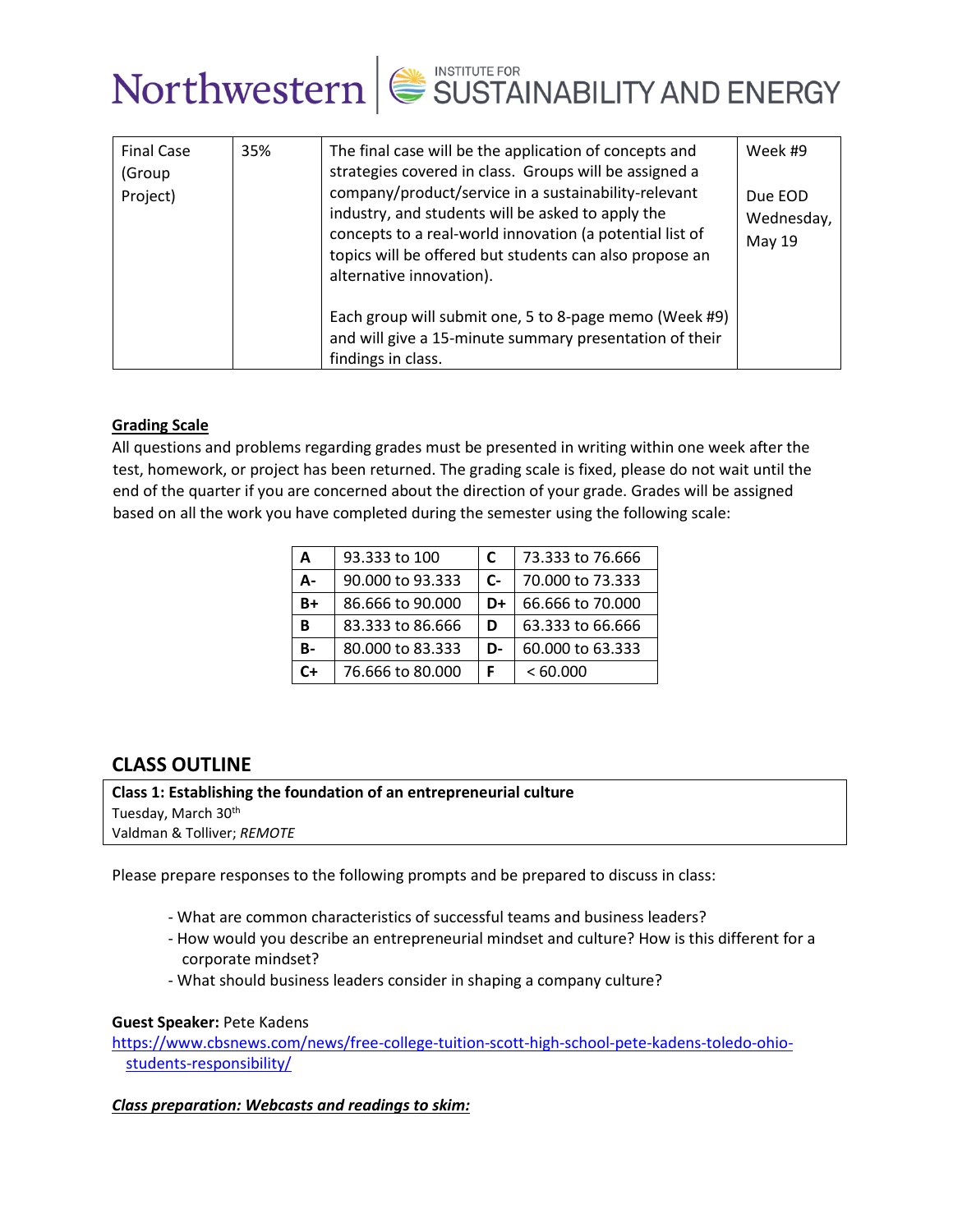Sinek, Simon. Start with why—how great leaders inspire action. *TEDx*. [https://www.youtube.com/watch?v=u4ZoJKF\\_VuA.](https://www.youtube.com/watch?v=u4ZoJKF_VuA) September 28, 2009.

Sinek, Simon. First why and then trust. *TEDx.* [https://www.youtube.com/watch?v=4VdO7LuoBzM.](https://www.youtube.com/watch?v=4VdO7LuoBzM) April 6, 2011.

Grant, Adam. The surprising habits of original thinkers.

[https://www.ted.com/talks/adam\\_grant\\_the\\_surprising\\_habits\\_of\\_original\\_thinkers?utm\\_campaign=t](https://www.ted.com/talks/adam_grant_the_surprising_habits_of_original_thinkers?utm_campaign=tedspread&utm_medium=referral&utm_source=tedcomshare) [edspread&utm\\_medium=referral&utm\\_source=tedcomshare.](https://www.ted.com/talks/adam_grant_the_surprising_habits_of_original_thinkers?utm_campaign=tedspread&utm_medium=referral&utm_source=tedcomshare) February 2016.

Grant, Adam. Think Again: The Power of Knowing What you Don't Know. February 21, 2021. \*Read Prologue, Epilogue, and Actions for Impact chapters; skim book

Dinin, Arron. Web Masters Episode 1: Interview of Louis Monier (podcast). *Lantona's.* <https://latonas.com/blog/web-masters-episode-1-louis-monier/>

Damco, Alex. Secrets about People: A Short and Dangerous Introduction to Rene Girard. [https://alexdanco.com/2019/04/28/secrets-about-people-a-short-and-dangerous-introduction-to-rene](https://alexdanco.com/2019/04/28/secrets-about-people-a-short-and-dangerous-introduction-to-rene-girard/)[girard/.](https://alexdanco.com/2019/04/28/secrets-about-people-a-short-and-dangerous-introduction-to-rene-girard/) April 28, 2019.

Servant Leadership publications: <https://www.greenleaf.org/what-is-servant-leadership/> \*Read on-line summary or skim book.

**Class 2: Culture & Innovation - Corporate Culture** Monday, April 5th Tolliver; *REMOTE*

#### **Guest Speaker:** Ben Gaddy, Breakthrough Energy

<https://www.breakthroughenergy.org/scaling-innovation/scaling-innovation>

#### **Key concepts and tools:**

- What is the genesis of the "innovate or die" culture that is integrated into much of US business today?
- How have large organizations succeeded or failed to innovate?
- What are the models for successful innovation culture?
- How are organizations, especially large, looking to integrate innovation into their businesses?
	- Corporate Venturing (Salesforce Ventures, Maersk Ventures)
	- Corporate Innovation Teams
	- Spin-outs and Spin-Ins
	- Intrapreneurship
	- Cultural Programs, Crowdsourcing etc.
- Can you drive a culture of innovation through a whole organization at scale?
- How can objectives be achieved in upstarts as well as mature companies?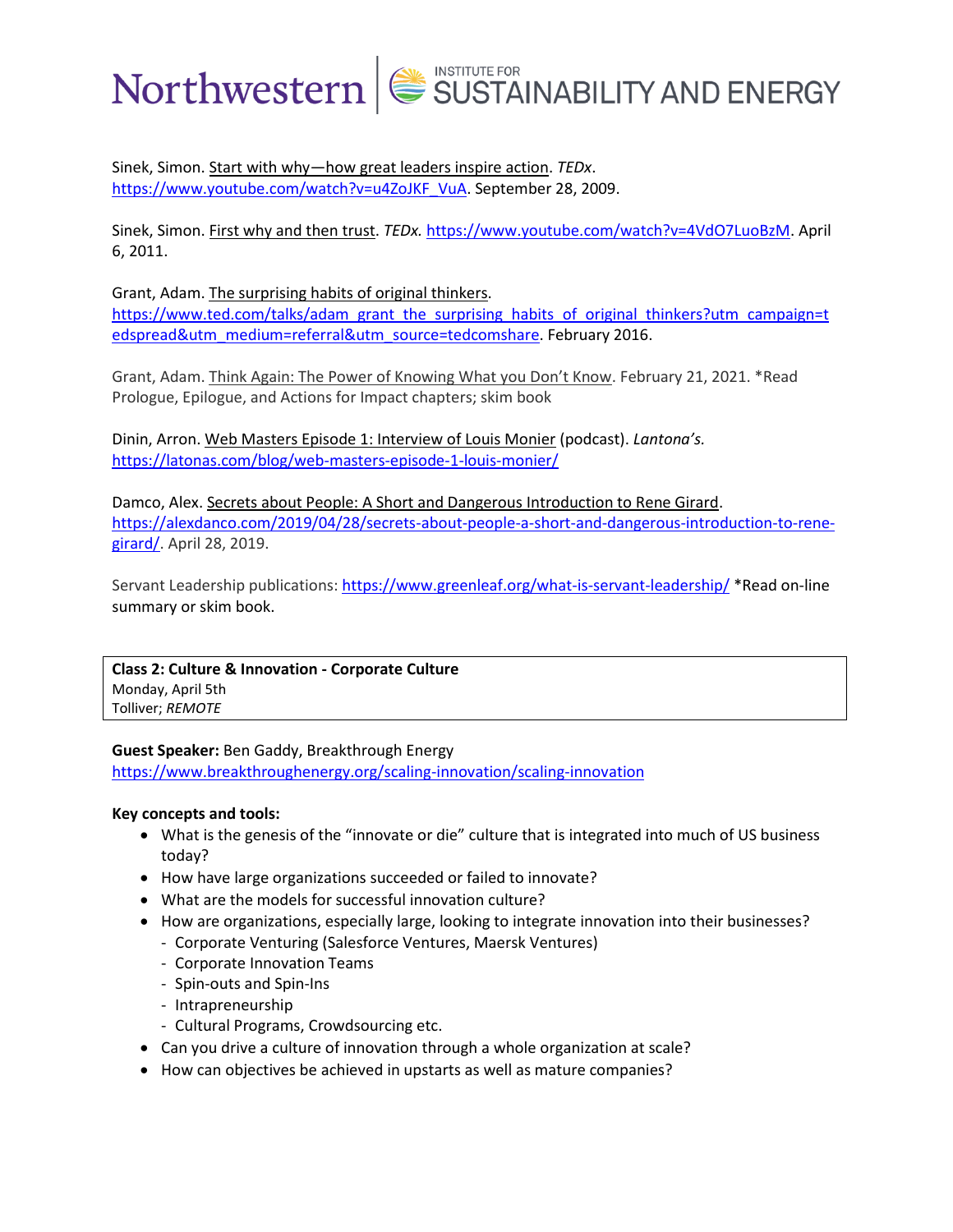

#### **Class preparation:**

Waters, Richard. Why Cisco's 'spin-ins' never caught on. *Financial Times*. [https://www.ft.com/content/a81c934c-cb31-11e9-af46-b09e8bfe60c0.](https://www.ft.com/content/a81c934c-cb31-11e9-af46-b09e8bfe60c0) November 20, 2019.

Martson, Nathan. Innovation and Creativity (video). *McKinsey*. [https://www.mckinsey.com/Videos/video?vid=4202095665001&plyrid=HkOJqCPWdb&aid=154AC7F9-](https://www.mckinsey.com/Videos/video?vid=4202095665001&plyrid=HkOJqCPWdb&aid=154AC7F9-2F96-4646-B767-E1B0CA50AC44)

[2F96-4646-B767-E1B0CA50AC44](https://www.mckinsey.com/Videos/video?vid=4202095665001&plyrid=HkOJqCPWdb&aid=154AC7F9-2F96-4646-B767-E1B0CA50AC44) April 1, 2015.

Grant, Eilliott. Entering the era of computational agriculture: Why agriculture is ripe for moonshot thinking. *Medium*. **[https://blog.x.company/entering-the-era-of-computational-agriculture-](https://blog.x.company/entering-the-era-of-computational-agriculture-9f8417f21be0)[9f8417f21be0](https://blog.x.company/entering-the-era-of-computational-agriculture-9f8417f21be0)**. March 19, 2019.

Nisewanger, Jeff. Greenlots is purchased by Shell Oil. *Electric Revs*. [https://electricrevs.com/2019/01/30/greenlots-is-purchased-by-shell-oil/.](https://electricrevs.com/2019/01/30/greenlots-is-purchased-by-shell-oil/) January 30,2019.

**Class 3: Offer Evolution - Building a brand** Monday, April 12th Tolliver; *IN-PERSON*

**Guest Speaker:** Yann Kulp, eIQ Mobility (a NextEra Energy Company)

#### **Key concepts and tools:**

- Review of basic themes of the product life cycle, tech commercialization process, S-curve -Product Life Cycle and the relation to the BCG Matrix
- Market size & offer updates How does market / consumer demand change if led by a larger organization? What is the impact of broader distribution channel access, and can a new offer succeed without traditional channel access?
- How can offers benefit from large company resources such as improved channel access, brand equity, scale marketing campaigns, corporate or PE expertise?
- Cannibalization & Market Confusion What are some of the challenges in a scale introduction of new and disruptive offers? How can organizations successfully navigate self-cannibalization?
- How are disruptive innovations treated by an incumbent (given that some departments will be negatively impacted by new offers)?

#### **Class preparation:**

Kim, John. What is a S-Curve?. *Consultant's Mind*. <https://www.consultantsmind.com/2013/09/21/what-is-an-s-curve/>

Yu, Howard; Malnight, Thomas W. Malnight. The Best Companies Aren't Afraid to Replace Their Most Profitable Products. *Harvard Business Review*. [https://hbr.org/2016/07/the-best-companies-arent](https://hbr.org/2016/07/the-best-companies-arent-afraid-to-replace-their-most-profitable-products)[afraid-to-replace-their-most-profitable-products.](https://hbr.org/2016/07/the-best-companies-arent-afraid-to-replace-their-most-profitable-products) July 14, 2016.

Musk, Elon. The Tesla Approach to Distributing and Servicing Cars. [https://www.tesla.com/blog/tesla](https://www.tesla.com/blog/tesla-approach-distributing-and-servicing-cars)[approach-distributing-and-servicing-cars.](https://www.tesla.com/blog/tesla-approach-distributing-and-servicing-cars) *Tesla Blog*. October 22, 2012.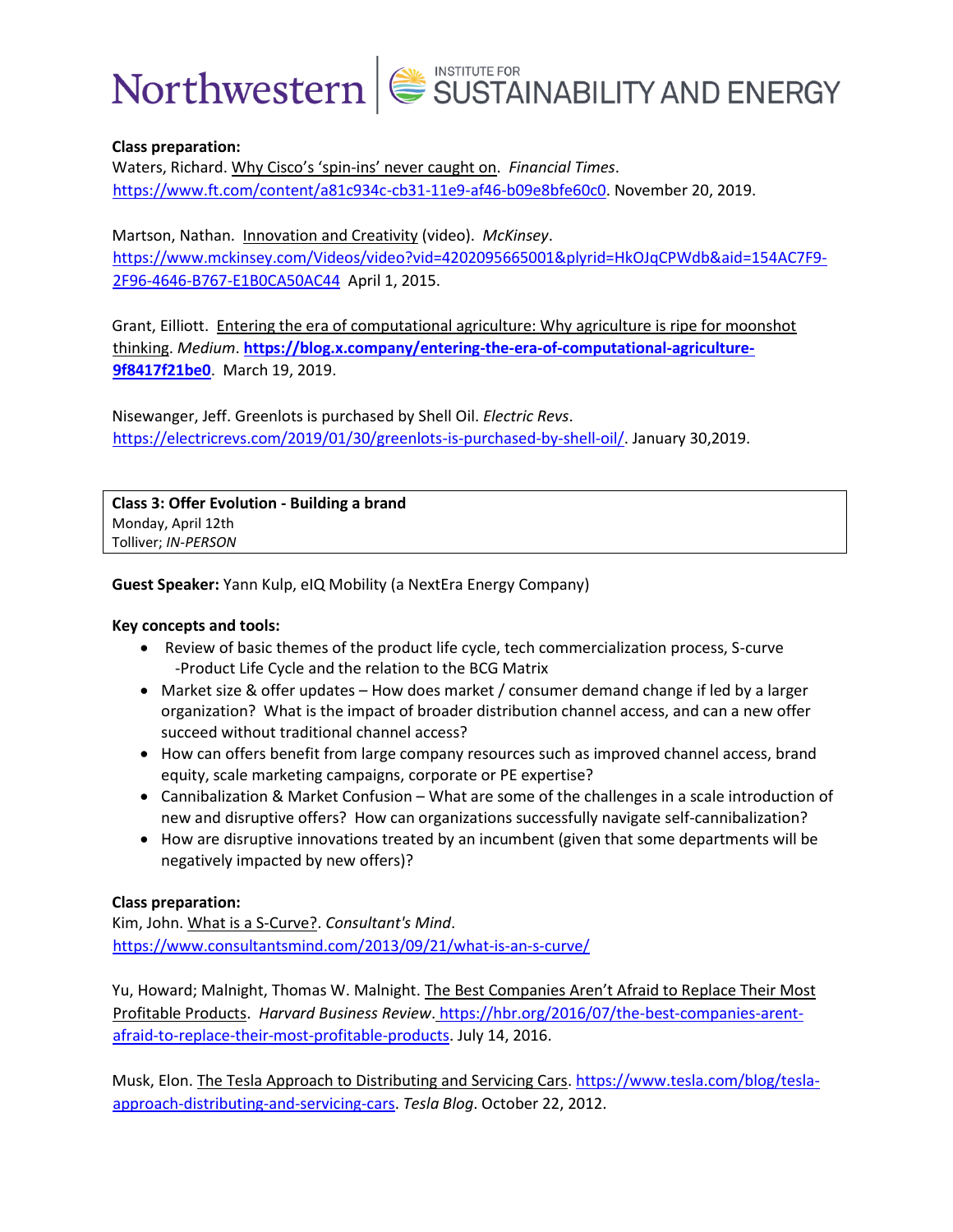Morris, Charles. Oil companies buying up EV charging networks: Shell acquires ubitricity. *Charged*. [https://chargedevs.com/newswire/oil-companies-buying-up-ev-charging-networks-shell-acquires](https://chargedevs.com/newswire/oil-companies-buying-up-ev-charging-networks-shell-acquires-ubitricity/)[ubitricity/](https://chargedevs.com/newswire/oil-companies-buying-up-ev-charging-networks-shell-acquires-ubitricity/) February 2, 2021.

Boudette, Neal E. G.M.'s Profits From Trucks and S.U.V.s Fuel Its Electric Quest. *New York Times.* February 20, 2021.

#### **Class 4: Going to market** Monday, April 19th Valdman; *IN-PERSON*

Please prepare responses to the following prompts and be prepared to discuss in class:

- What are common characteristics of start-ups that were able to successfully scale?
- Why has it been so challenging for start-ups to scale and remain independent in the clean technology sector?
- Will developments over the next 5 years in customer preference, technology innovation, and public policy make it easier or harder for clean technology start-ups to independently scale?

**Guest Speaker:** Larry Stapleton, President, Optimum Energy, [https://optimumenergyco.com](https://optimumenergyco.com/)

#### *Class preparation: Webcasts and readings to skim:*

Review posted videos and articles on Optimum Energy's website

Jim Collins, Bill Lazier. Be 2.0: Turning Your Business Into An Enduring Great Company

- Chapter 6, What Makes Great Company's Tick
- Chapter 7 Strategy

Collins, Jim. Keeping the Flywheel in Motion (podcast). <https://fs.blog/knowledge-project/jim-collins/>

Crockett, Zachary. How one of the world's fastest-growing start-ups burned through \$300m. *The Hustle*. <https://thehustle.co/how-one-of-the-worlds-fastest-growing-startups-burned-through-300m/> . January 16, 2021

**Class 5: Building a Clean Technology Portfolio to Enable Transformational Change** Monday, April 26th Valdman; *IN-PERSON*

Please prepare responses to the following prompts and be prepared to discuss in class:

- What criteria would you formulate for investing the clean technology sector?
- What clean technology sectors show more investment return promise than others? Why?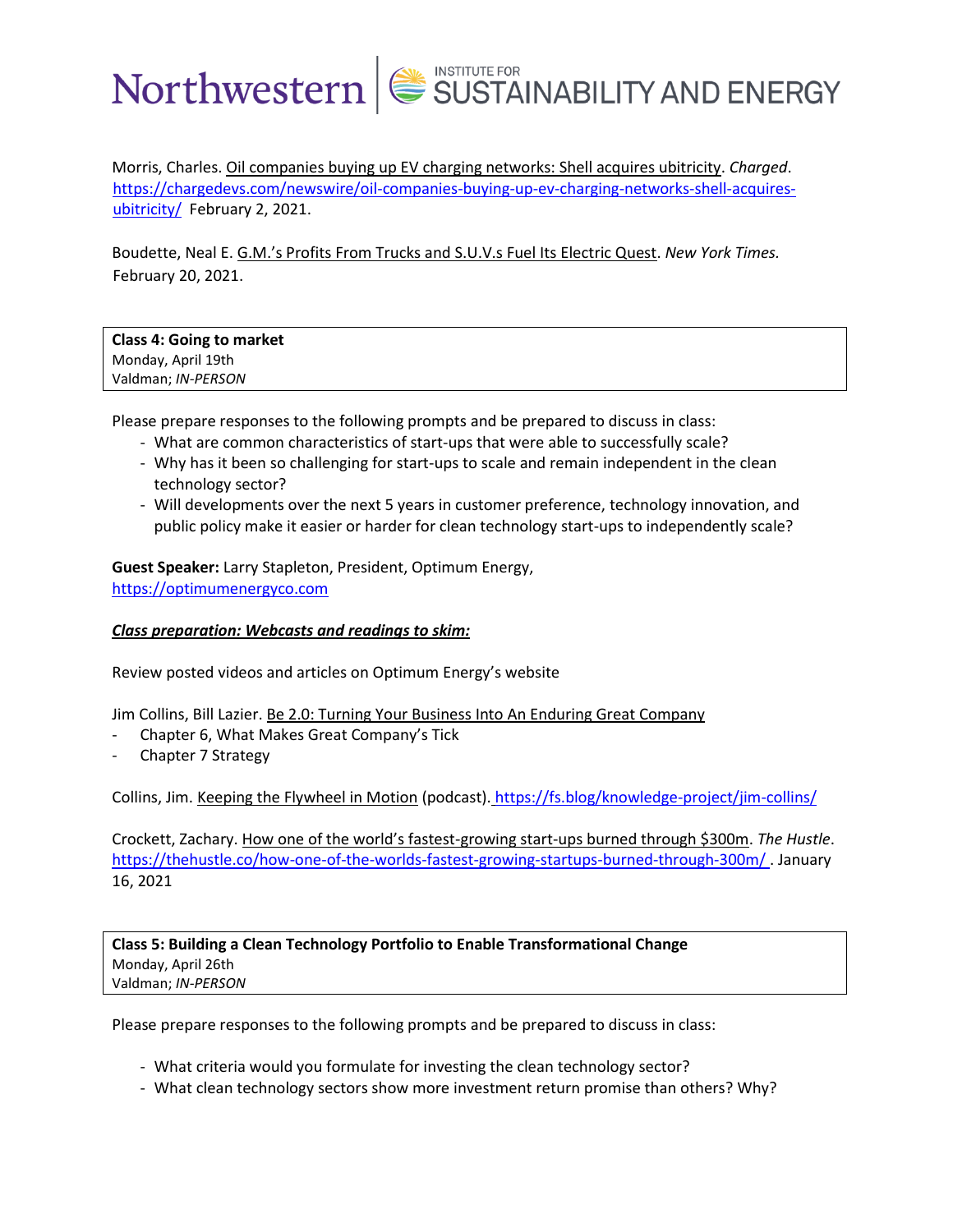

- How would you balance near term financial returns with long term impact? What is your measure of impact?

**Guest Speaker:** Tom Biegala, Gates Ventures

#### **Class preparation: Webcasts and readings to skim:**

Marx, Howard (Oaktree Capital). Something of Value[. https://www.oaktreecapital.com/docs/default](https://www.oaktreecapital.com/docs/default-source/memos/something-of-value.pdf)[source/memos/something-of-value.pdf.](https://www.oaktreecapital.com/docs/default-source/memos/something-of-value.pdf) 2021.

Binkley, Christina. Bill Gates Interview: Bill Gates Has a Master Plan for Battling Climate Change. *Wall Street Journal*. [https://www.wsj.com/articles/bill-gates-interview-climate-change-book-](https://www.wsj.com/articles/bill-gates-interview-climate-change-book-11613173337?mod=djem10point)[11613173337?mod=djem10point.](https://www.wsj.com/articles/bill-gates-interview-climate-change-book-11613173337?mod=djem10point) February 15, 2021.

Gates, Bill. Bill Gates: My Green Manifesto. *Financial Times*. February 18, 2021.

Houlder, Vanessa; Livsey, Houlder. Pricing Pollution. *Financial Times*.

Review Breakthrough Energy Website and familiarize yourself with investment portfolio: [https://www.breakthroughenergy.org](https://www.breakthroughenergy.org/)

**Class 6: Business Model/Capital Allocation/Decision-making** Monday, May 3<sup>rd</sup> Tolliver; *IN-PERSON*

**Guest Speaker:** Jim Murphy, co-founder and President & Chief Operating Officer, Invenergy <https://invenergy.com/>

#### **Key concepts and tools:**

- How do corporates allocate investment dollars? How does this vary? Organic vs inorganic growth?
- How do private equity firms determine deployment of capital?
- How does investment philosophy play into this?
- For corporates and PE firms, what is considered beyond financial returns (if anything)?
- How will valuation of sustainable offerings be estimated given risk of new product or service / unproven market potential?
- How are decisions made in PE and corporate environments? What are some of the models? Who are the typical stakeholders?
- How can an "intrapreneur" or a scaling business seeking "mature" funding influence the key decision makers?
- What tools are most effective in getting funding for a sustainable offer or suite of products?

#### **Class preparation:**

Milano, Gregory V. When Projects Have a Zero or Negative NPV. *CFO*. [https://www.cfo.com/cash](https://www.cfo.com/cash-flow/2017/08/projects-zero-negative-npv/)[flow/2017/08/projects-zero-negative-npv/.](https://www.cfo.com/cash-flow/2017/08/projects-zero-negative-npv/) August 8, 2017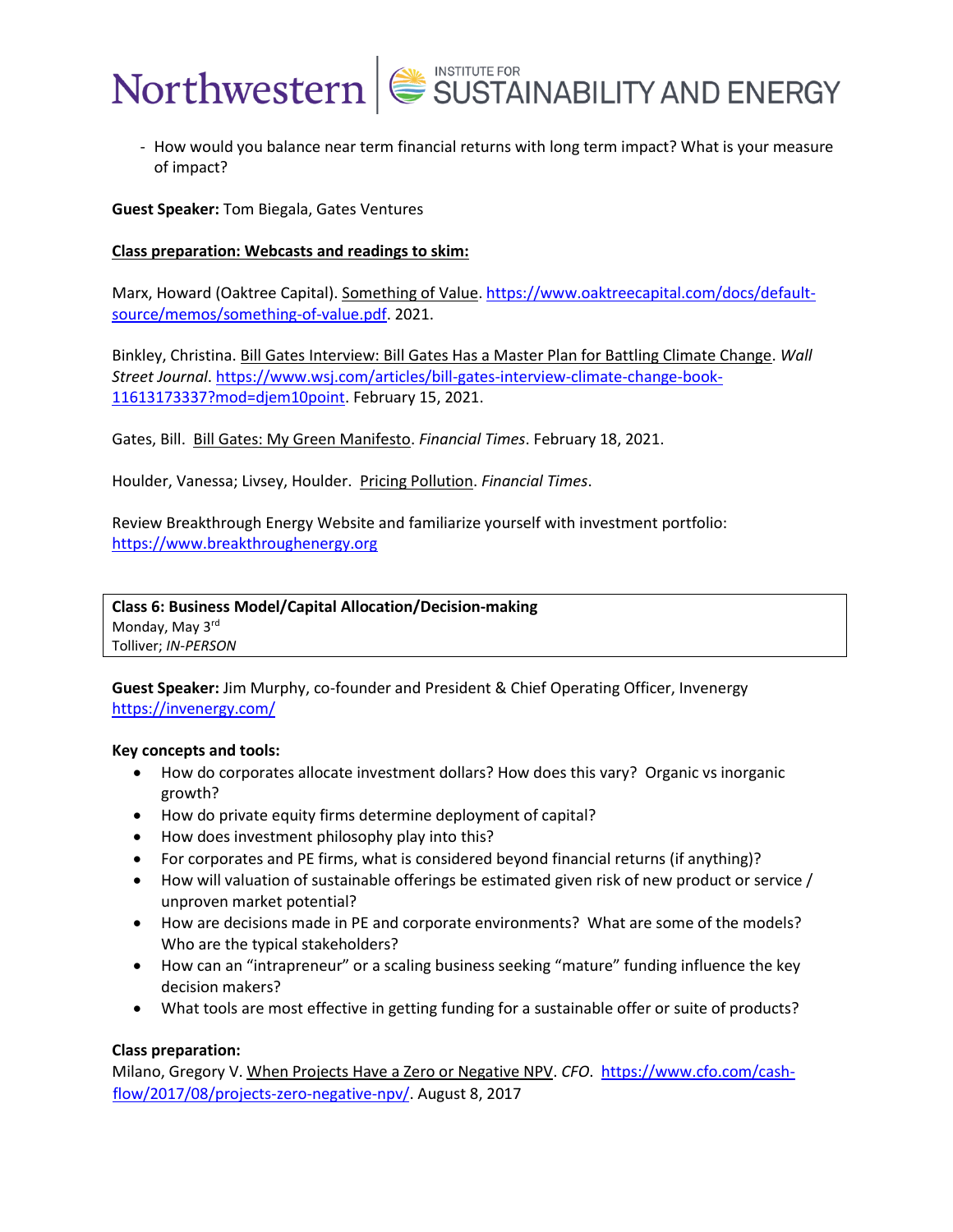Soper, Taylor. Amazon unveils \$2 billion fund to invest in startups building sustainable technology. *Geekwire*[. https://www.geekwire.com/2020/amazon-unveils-2-billion-fund-invest-startups-building](https://www.geekwire.com/2020/amazon-unveils-2-billion-fund-invest-startups-building-sustainable-technology/)[sustainable-technology/.](https://www.geekwire.com/2020/amazon-unveils-2-billion-fund-invest-startups-building-sustainable-technology/) June 23, 2020.

Spector, Julian. Alphabet Spins Off Malta, a Long-Duration Electrothermal Storage Startup, With \$26 Million Raise. *Greentech Media*. [https://www.greentechmedia.com/articles/read/alphabet-spins-off](https://www.greentechmedia.com/articles/read/alphabet-spins-off-malta-a-long-duration-electro-thermal-storage-startup-wi)[malta-a-long-duration-electro-thermal-storage-startup-wi.](https://www.greentechmedia.com/articles/read/alphabet-spins-off-malta-a-long-duration-electro-thermal-storage-startup-wi) December 23, 2018.

Mullaney, Tim. Wall Street wrestles with how to value 100-year-old GM, Ford as automaking goes all-in on EVs. *CNBC*[. https://www.cnbc.com/2021/02/05/gm-ford-and-evs-wall-street-wrestles-with-how-to](https://www.cnbc.com/2021/02/05/gm-ford-and-evs-wall-street-wrestles-with-how-to-revalue-detroit-.html)[revalue-detroit-.html.](https://www.cnbc.com/2021/02/05/gm-ford-and-evs-wall-street-wrestles-with-how-to-revalue-detroit-.html) February 5, 2021

Wayland, Michael, General Motors plans to exclusively offer electric vehicles by 2035. *CNBC*. [https://www.cnbc.com/2021/01/28/general-motors-plans-to-exclusively-offer-electric-vehicles-by-](https://www.cnbc.com/2021/01/28/general-motors-plans-to-exclusively-offer-electric-vehicles-by-2035.html)[2035.html.](https://www.cnbc.com/2021/01/28/general-motors-plans-to-exclusively-offer-electric-vehicles-by-2035.html) January 28, 2021.

**Class 7: Launching and Scaling Clean Technology** Monday, May 10th Valdman; *IN-PERSON*

Please prepare responses to the following prompts and be prepared to discuss in class:

- What role did federal and state subsidies play in the residential and commercial solar business?
- What are some lessons learned from the solar sector that can be applied to other areas of clean tech?
- Will old economy companies absorb new economy companies or vis versa?

**Guest Speaker:** Nat Kraemer, Chief Executive Officer, Advanced Energy Economy (Co-cofounder of SunRun, former CEO of Spruce Finance) <https://www.aee.net/about/team/nat-kreamer>

#### **Class Preparation:**

The Future of Solar Energy, *MIT Energy Initiative*. [https://energy.mit.edu/wp](https://energy.mit.edu/wp-content/uploads/2015/05/MITEI-The-Future-of-Solar-Energy.pdf)[content/uploads/2015/05/MITEI-The-Future-of-Solar-Energy.pdf.](https://energy.mit.edu/wp-content/uploads/2015/05/MITEI-The-Future-of-Solar-Energy.pdf) \*Read Executive Summary and Chapter 1

Re-read Collin, Jim; Lazier, Bill. Be 2.0: Turning Your Business Into An Enduring Great Company. December 1, 2020. \*Chapter 6 - What Makes Great Company's Tick and Chapter 7 - Strategy

Listen again to Dinin, Arron. Web Masters Episode 1: Interview of Louis Monier (podcast). *Lantona's.* <https://latonas.com/blog/web-masters-episode-1-louis-monier/>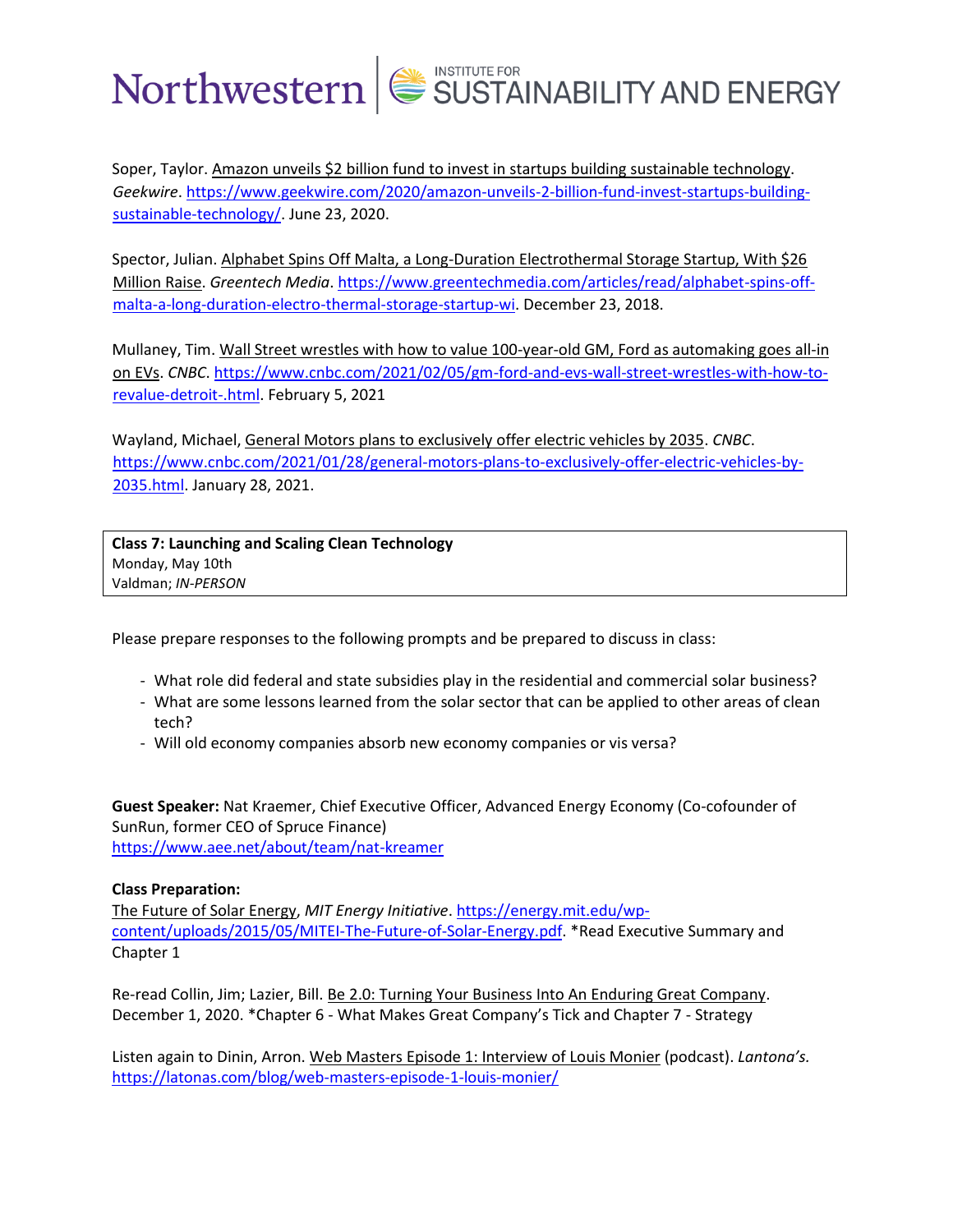**Class 8: Sustainability at Scale**

Monday, May 17<sup>th</sup> Tolliver; *IN-PERSON*

#### **Guest Speaker: John Tough, Energize Ventures**

<https://www.energize.vc/>

#### **Key concepts and tools:**

- How do you structure and scale business processes and procurement to allow for management of required Scope 1/2/3 emissions for the sustainable offer?
- What other considerations are important for the integrity of the product or service (e.g. Human Rights)?
- How will the supply chain be structured to ensure compliance with offer standards (e.g. waste stream management, energy efficient production, sustainable sourcing)?
- How will any modified business processes and associated results be structured, communicated, tracked, enforced and improved?
- Review of the critical factors required to scale, and tools / frameworks / methods that can be leveraged
- Discussion of the greatest challenges and opportunities in scaling businesses
- Reminder of expectations for final presentation
- Announcement (to full class) on groups and topics

### **Class preparation:**

Gross, Bill. The single biggest reason why start-ups succeed (video), *TED*. [https://youtu.be/bNpx7gpSqbY.](https://youtu.be/bNpx7gpSqbY) June 1, 2015

Banholzer, Matt; Berger-de Leon, Markus; Narayanan, Subu; Patel, Mark. How industrial incumbents can create new businesses. *McKinsey*. [https://www.mckinsey.com/industries/advanced](https://www.mckinsey.com/industries/advanced-electronics/our-insights/how-industrial-incumbents-can-create-new-businesses)[electronics/our-insights/how-industrial-incumbents-can-create-new-businesses.](https://www.mckinsey.com/industries/advanced-electronics/our-insights/how-industrial-incumbents-can-create-new-businesses) November 13, 2019

Derisking corporate business launches: Five steps to overcome the most common pitfalls. *McKinsey Digital*. [https://www.mckinsey.com/business-functions/mckinsey-digital/our-insights/derisking](https://www.mckinsey.com/business-functions/mckinsey-digital/our-insights/derisking-corporate-business-launches)[corporate-business-launches#](https://www.mckinsey.com/business-functions/mckinsey-digital/our-insights/derisking-corporate-business-launches) October 7, 2020

Wiggers, Kyle. Alphabet's X lab spins out molten-salt energy storage project Malta. *VentureBeat*. [https://venturebeat.com/2018/12/19/alphabets-x-lab-spins-out-molten-salt-energy-storage-project](https://venturebeat.com/2018/12/19/alphabets-x-lab-spins-out-molten-salt-energy-storage-project-malta-as-an-independent-company/)[malta-as-an-independent-company/](https://venturebeat.com/2018/12/19/alphabets-x-lab-spins-out-molten-salt-energy-storage-project-malta-as-an-independent-company/)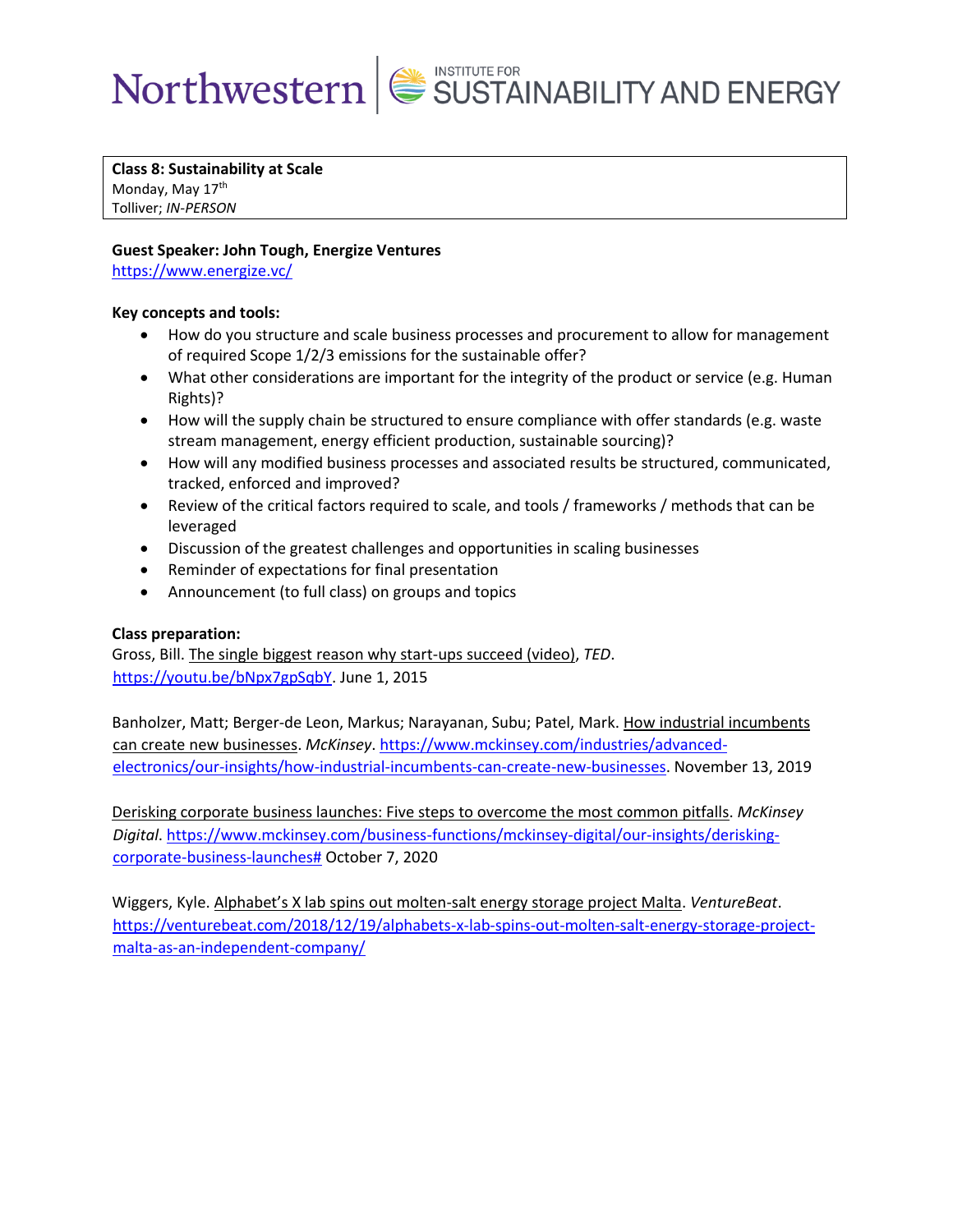**Class 9: Final Presentations** Monday, May 24<sup>th</sup> Valdman & Tolliver; *IN-PERSON*

- Groups will give a 15-minute presentation (a summarized version of their write up provided in advance) of their "Scaling Sustainablity" case, followed by 10-minutes of Q&A.
- Other students are expected to come prepared with thoughtful questions for classmates.
- Student groups will have submitted detailed briefs of their assessment of a scaled solution that failed / succeeded in a given sustainability offer.

### **Additional Information**

### **Statement on Spring 2021 COVID-19 Classroom Requirements**

Students, faculty, and staff must comply with University expectations regarding appropriate classroom behavior, including those outlined below and in the [COVID-19 Code of Conduct.](https://www.northwestern.edu/communitystandards/about-us/northwestern-university-student-expectations-covid-19-code-of-conduct.html) With respect to classroom procedures, this includes:

- Students, faculty, and staff are required to wear a face covering in all public and shared environments on campus, including during class sessions when others are present.
	- o *Disposable face masks will be available at identified building entrances in all campus buildings.*
	- o *Clear face coverings may be worn to improve ability to read lips; if an accommodation is needed, please contact [Accessible NU](https://www.northwestern.edu/accessiblenu/) (students) or [Office of Equity](https://www.northwestern.edu/equity/) (faculty).*
	- o *Face shields are no longer allowed as an alternative to a face mask, per guidance from the CDC and Northwestern Medicine. This includes instructional spaces regardless of social distancing.*
- Students, faculty, and staff are expected to observe the rules of social distancing, which require that you are no closer than six feet from other individuals.
- No food is allowed inside classrooms. Drinks are permitted, but please keep your face covering on and use a straw.
- Chairs and tables in classrooms are set to maintain a six-foot distance between individuals. Do not move chairs from their place in the room.
- There will be assigned seating in every class. Instructors may be asked to provide seating information to aid in contact tracing if a student tests positive for COVID-19.
- Class dismissals will start with the seat/row closest to the exit door and be managed by the instructor so as to minimize congestion near the exit.
- Students and faculty will allow those occupying rooms to fully exit before they enter the room.
- Faculty, students, staff and visitors are expected to use the daily symptom check web app for daily health monitoring on days they come to campus.
- As noted below, ALL graduate students must receive a negative test during Wildcat Wellness and before starting in-person classes on April 6. Throughout the semester we expect MSES students to be tested weekly or bi-weekly. Please abide by the email reminders you receive from the testing center.
- The University will again hold a Wildcat Wellness period from March 29 through April 5. During this time ALL graduate students must be tested for COVID-19 and ALL classes will be held remotely.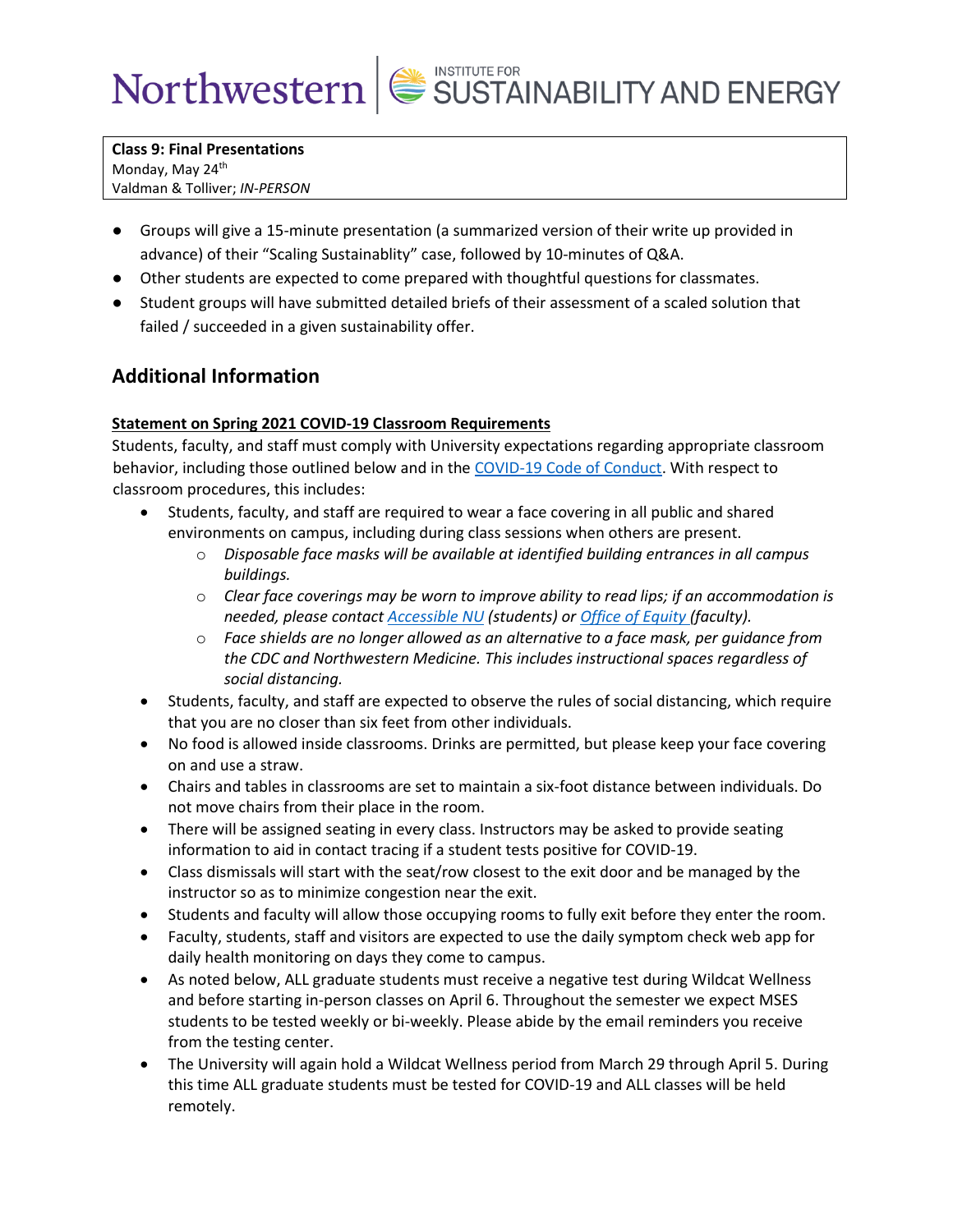In the event that a student fails to comply with the [COVID-19 Code of Conduct](https://www.northwestern.edu/communitystandards/about-us/northwestern-university-student-expectations-covid-19-code-of-conduct.html) or other University expectations related to COVID-19, the instructor may ask the student to leave the class. The instructor is asked to report the incident to the Office of Community Standards for additional follow-up.

It is also the policy of the MSES Program that all lectures will be recorded and offered in a synchronous, hybrid format. On in-person days there will always be a synchronous Zoom option for any students that feel ill or are uncomfortable coming to class.

#### **Class Recording**

This class or portions of this class will be recorded by the instructor for educational purpose and available to the class during the quarter. Your instructor will communicate how you can access the recordings. Portions of the course that contain images, questions or commentary/discussion by students will be edited out of any recordings that are saved beyond the current term.

Unauthorized student recording of classroom or other academic activities (including advising sessions or office hours) is prohibited. Unauthorized recording is unethical and may also be a violation of University policy and state law. Students requesting the use of assistive technology as an accommodation should contac[t AccessibleNU.](https://www.northwestern.edu/accessiblenu/) Unauthorized use of classroom recordings – including distributing or posting them – is also prohibited. Under the University's [Copyright Policy,](https://www.invo.northwestern.edu/invention-disclosure/policies-forms/copyright-policy/) faculty own the copyright to instructional materials – including those resources created specifically for the purposes of instruction, such as syllabi, lectures and lecture notes, and presentations. Students cannot copy, reproduce, display, or distribute these materials. Students who engage in unauthorized recording, unauthorized use of a recording, or unauthorized distribution of instructional materials will be referred to the appropriate University office for follow-up.

#### **Expectations for Class Participation**

Being prepared for class is about more than just showing up, it's also about making sure you've completed the readings, homework, etc. so that you are able to make thoughtful contributions during class. Sitting silently and/or being unprepared can damage your participation grade. When in a virtual class, we expect students to keep their camera and mute on as much as possible. When in the classroom, we expect students to keep their phones off and put away.

#### **Academic Integrity**

Academic integrity is taken very seriously at Northwestern. Students are responsible for reading and understanding Northwestern's Academic Integrity policies. All suspected violations will be reported to the McCormick College of Engineering's Dean's Office. These include cheating, plagiarism, fabrication, unfair advantage, unauthorized collaboration, and aiding and abetting of academic dishonesty. Students found in violation of academic integrity may receive a zero on the assignment or a failing grade for the course and may be suspended or permanently expelled from the University. See Academic Integrity: A [Basic Guide](https://www.northwestern.edu/provost/policies/academic-integrity/Academic-Integrity-Guide-August-2019.pdf) for more information.

#### **Accessibility Statement**

Northwestern University is committed to providing the most accessible learning environment as possible for students with disabilities. Should you anticipate or experience disability-related barriers in